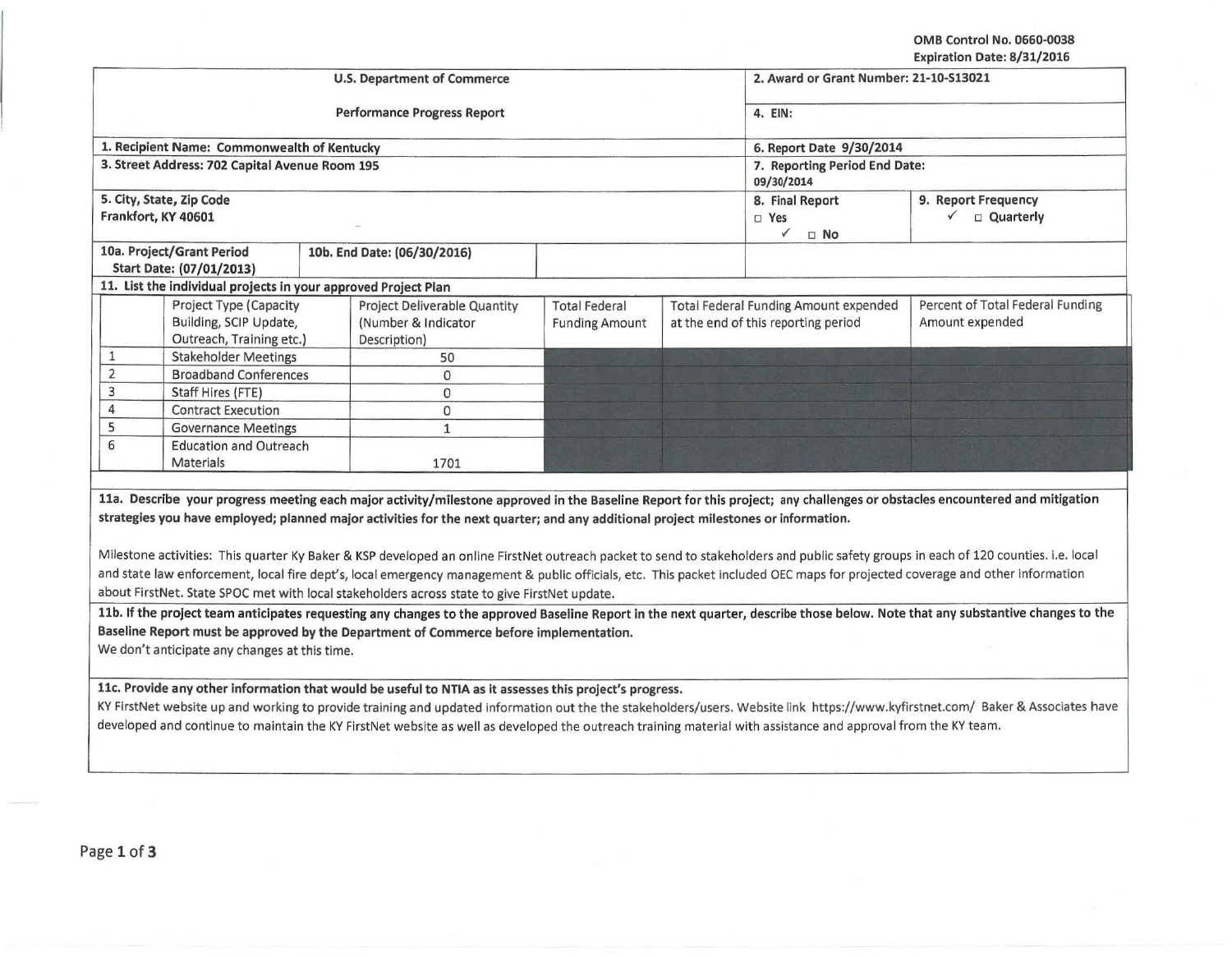lld. Describe any success stories or best practices you have identified. Please be as specific as possible.

Kentucky and Baker are continuing to provide outreach information to all public safety across the state and answer questions and concerns from these groups via website and phone response.

## 12. Personnel

12a. If the project is not fully staffed, describe how any lack of staffing may impact the project's time line and when the project will be fully staffed.

No staff increases this quarter.

12b. Staffing Table

| <b>Job Title</b>             | FTE % | <b>Project(s) Assigned</b>             | Change    |
|------------------------------|-------|----------------------------------------|-----------|
| <b>SWIC</b>                  | 75%   | Provide oversight of the SLIGP project | No change |
| <b>Staff Member</b>          | 100%  | Provide administrative support         | No change |
| <b>Stafff Member</b><br>100% |       | Provide Project Support                | No change |

Add Row Remove Row

## 13. Subcontracts (Vendors and/or Subrecipients)

13a. Subcontracts Table -Include all subcontractors. The totals from this table must equal the "Subcontracts Total" in Question 14f.

| Name                          | Subcontract Purpose                | Type<br>(Vendor/Subrec.) | RFP/RFQ<br>Issued<br>(Y/N) | Contract<br>Executed<br>(Y/N) | Start<br>Date | End<br>Date | <b>Total Federal</b><br><b>Funds Allocated</b> | <b>Total Matching</b><br><b>Funds Allocated</b> | Project and % Assigned |
|-------------------------------|------------------------------------|--------------------------|----------------------------|-------------------------------|---------------|-------------|------------------------------------------------|-------------------------------------------------|------------------------|
| Michael Baker<br>& Associates | <b>Website Development</b>         | Vendor                   | N                          |                               | 2/20/14       | 6/30/<br>16 | \$225,000                                      |                                                 |                        |
| Michael Baker<br>& Associates | Data Collection                    | Vendor                   | N                          |                               | 2/20/14       | 6/30/<br>16 | \$500,000                                      |                                                 |                        |
| Michael Baker<br>& Associates | Outreach & Education<br>Consulting | Vendor                   | N                          |                               | 2/20/14       | 6/30/<br>16 | \$543,750                                      |                                                 |                        |

Add Row Remove Row

13b. Describe any challenges encountered with vendors and/or subreciplents.

No issues-Baker & Assciates have worked with the KY FirstNet team to develop a KY website and work with the team on Outreach & Education.

Page 2 of 3